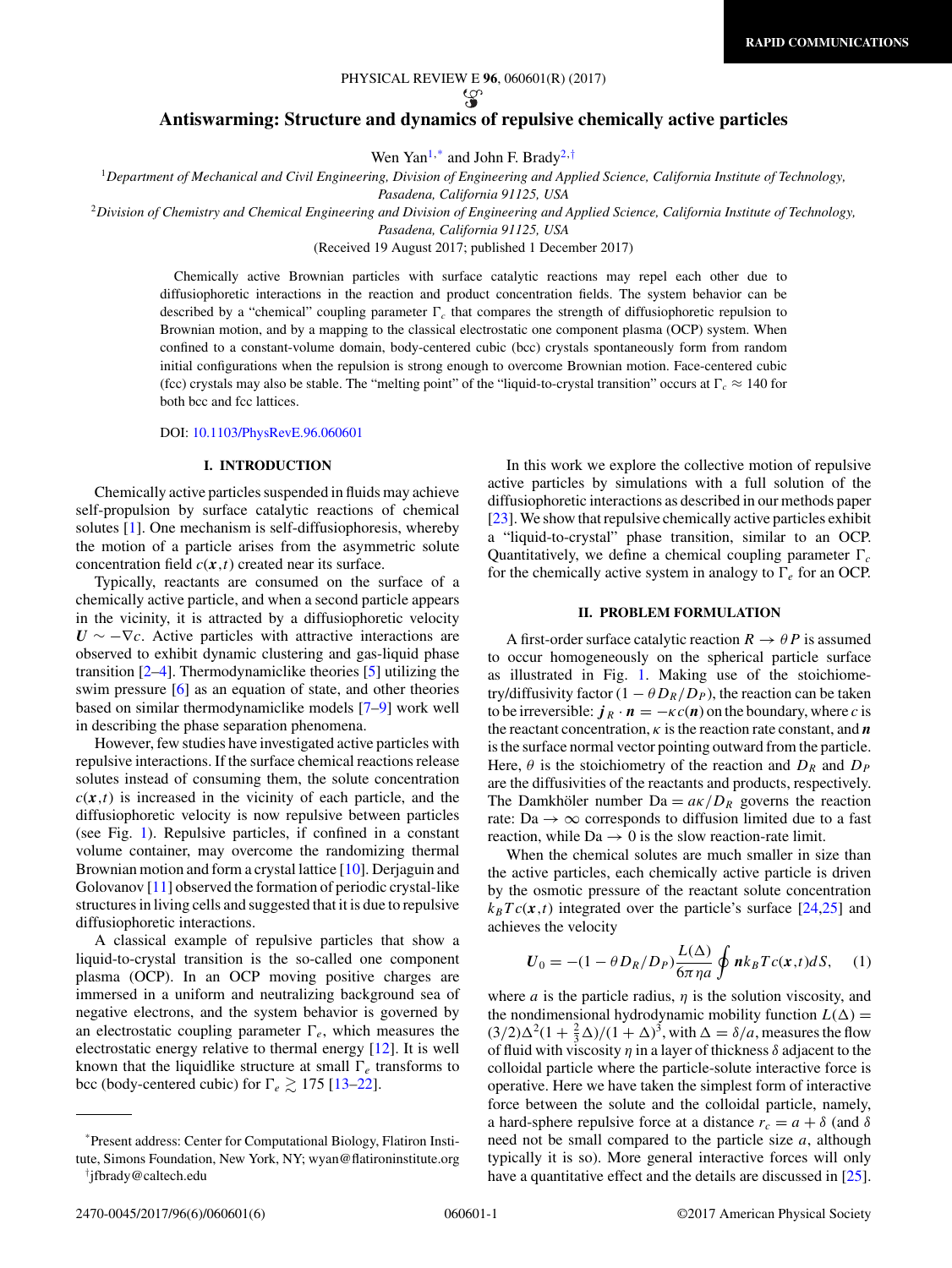<span id="page-1-0"></span>

FIG. 1. A schematic for the repulsive diffusiophoretic interaction. Reactant solutes with diffusivity  $D_R$  and flux  $j_R$  are consumed on the surface of catalytic particle 1 with the first-order boundary condition  $\boldsymbol{n} \cdot \boldsymbol{j}_R = -\kappa c_R$ . Product solutes (small red dots) leave the particle surface with flux  $j<sub>P</sub>$  and diffusivity  $D<sub>P</sub>$ . In the vicinity of the particle 1  $c_P$  is increased while  $c_R$  is decreased. When the product is more effective at pushing particle 2 (which occurs when  $1 - \theta D_R/D_P$  < 0), particle 2 feels a repulsive diffusiophoretic force  $\mathbf{F} \sim \nabla c_p$ . From the reaction boundary conditions a simple scaling between  $c_R$  and  $c_P$  holds  $[24]$  and only the reaction concentration field needs to be computed, which we denote simply as *c*. The particles then move according to [\(1\)](#page-0-0).

The prefactor  $(1 - \theta D_R/D_P)$  scales the solution of reactant concentration  $c(x,t)$  to the total solute concentration of both reactant and products. When  $\theta D_R/D_P > 1$ , the products push the particles more effectively than the reactants and the particles can be considered sources releasing products and therefore they repel each other. Here in  $(1)$  we also assumed that  $\Delta = \delta/a$  is the same for both reactant and product solutes. If  $\delta_R \neq \delta_P$ , the function  $L(\Delta)$  could be absorbed into the scale factor, and the new scale factor could be written as  $L(\Delta_R) - L(\Delta_P)\theta D_R/D_P$ .

The governing equation for  $c(\mathbf{x},t)$  is the classic convectionreaction-diffusion equation. The convection is controlled by the Péclet number  $Pe = U_0 a/D_R$ . In diffusiophoresis, the particle velocity  $U_0$  is usually so small that Pe  $\ll 1$  [\[24\]](#page-4-0), and therefore the convection of *c* can be ignored. Diffusion of the reactive solute is fast enough for *c* to achieve a steady state, instantaneously following the particle motion. In this case, the governing equation for the reactant reduces to Laplace's equation,  $\nabla^2 c = 0$ , similar to an electrostatic field. To leading order, the disturbance to the solute concentration field induced by one reactive particle is  $c' \sim q/r$ , where q is the particle reactivity—that is, how many molecules are consumed on the particle surface in unit time, which is analogous to the electrostatic charge *Ze*.

The active particles are assumed to be confined in a constant volume three-dimensional (3D) space, and the reactant is assumed to be released by distributed sources throughout the space to maintain the system as "chemically neutral." Therefore the volume average reactant concentration is maintained at a constant  $\langle c \rangle$ . Without the chemically neutralizing condition, the particles eventually consume all the reactant and no steady state can be achieved. Experimentally, Theurkauff et al. [\[2\]](#page-4-0) have demonstrated a two-dimensional implementation of a chemically neutral suspension in which the solute diffuses into

a colloid monolayer reaction zone from a large reservoir and the system is kept evolving for many hours to reach a steady state. The chemically neutral assumption is also common for 3D reactive suspension systems [\[26\]](#page-4-0).

An analogy to an OCP can be made. The repulsive active particles resemble the positive ions in an OCP, and the chemically neutralizing sources are similar to the electrostatically neutralizing background. By analogy, active particles should be liquidlike when the repulsion is weak and be solidlike when the repulsion is strong enough to order the particles into a periodic lattice.

A key difference, however, is that moving ions in an OCP are point charges and the charges are fixed at *Ze*, while the reactivity *q* of a chemically active particle changes in response to the local concentration of reactants due to the chemical reaction on the particle's surface. Also, the reactivity has a distribution on the particle's spherical surface—the particle is more than merely a "point charge." The changing reactivity results in changing interactions, which is fundamentally different from the additive pairwise potential assumption employed in previous simulation work on attractive active particles [\[4,27\]](#page-4-0). The changing reactivity also poses a difficulty for thermodynamiclike treatments. Even if we define a mean-field effective pairwise potential, it is state dependent, and it is known that some thermodynamic inconsistencies and peculiarities may appear for density-dependent pairwise interactions [\[28,29\]](#page-4-0).

In this work, we simulate the system with the accelerated Laplacian dynamics method [\[23\]](#page-4-0), which we describe briefly without going into the mathematical details. The chemical reaction on each particle is represented by a multipole expansion, keeping only the monopole, *q*, and the dipole, *S*, similar to electrostatics. Here, *q* is the net consumption rate of reactant and *S* is the asymmetry of the consumption on the particle surface. Second, the perturbation  $c'$  of each particle to the average field  $\langle c \rangle$  is calculated from  $q$ , which propagates as  $1/r$ , and *S*, which propagates as  $1/r<sup>2</sup>$ . Third, with the firstorder reaction condition, the monopole and dipole strength of particle  $\alpha$  follow from a Faxen-type law:  $q_{\alpha} \propto \langle c \rangle + c'(\mathbf{x}_{\alpha})$ , and  $S_\alpha \propto \nabla c'(\mathbf{x}_\alpha)$ , where  $c'(\mathbf{x}_\alpha)$  and  $\nabla c'(\mathbf{x}_\alpha)$  are perturbations arising from all particles  $\beta \neq \alpha$  and are evaluated at the center of  $\alpha$ . (For chemically neutral systems  $\nabla \langle c \rangle = 0$ .) In this way, the equations for the solute field *c* are closed and can be solved iteratively at each time step for different configurations of the active particles.

The diffusiophoretic velocity of an active particle is then determined from the solution for the solute concentration field *c* at each time step. The velocity  $U_{0,\alpha}$  of particle  $\alpha$  in [\(1\)](#page-0-0) can be calculated analytically utilizing the first-order reaction boundary condition,  $j_R \cdot n = -\kappa c(n)$ , to give

$$
\frac{U_{0,\alpha}}{D/a} = -(1 - \theta D_R/D_P)L(\Delta)\langle c\rangle a^3 \frac{4\pi a \nabla c(\mathbf{x}_{\alpha})}{(Da + 2)\langle c\rangle}.
$$
 (2)

By the assumed uniformity of the reaction on a particle surface there is no self-diffusiophoretic motion; particle motion arises solely from normal diffusiophoresis in the concentration gradient created by the other particles.

The system dynamics are integrated with overdamped Brownian dynamics:  $\Delta X = U_0 \Delta t + \Delta X^B + \Delta X^{HS}$ , where  $\Delta X^B$  is the translational Brownian motion satisfying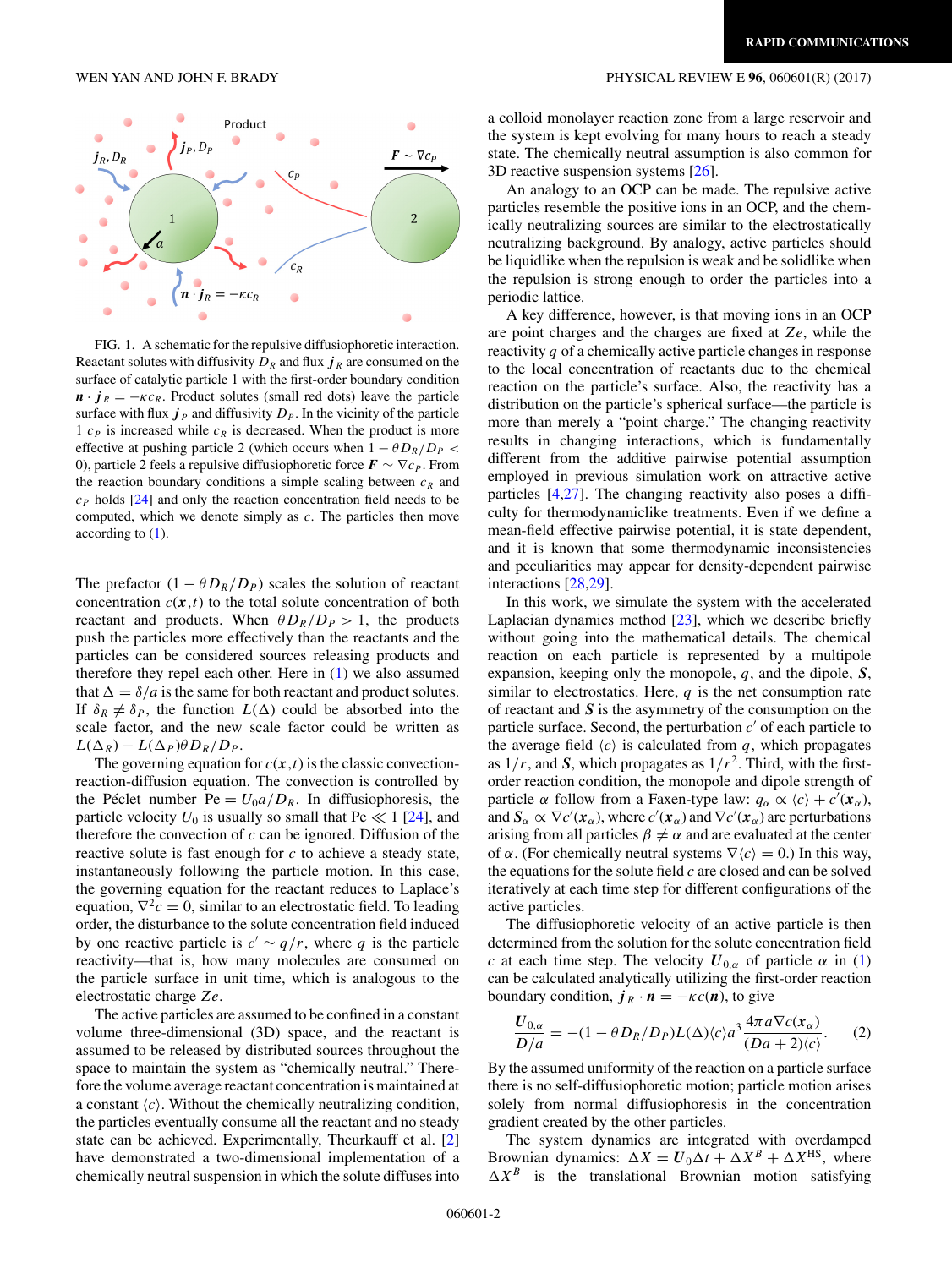

FIG. 2. The distribution of particle reaction *q* and local volume fraction  $\phi_p$ , and their correlation. (a) The snapshot of the equilibrium structure of the system in a periodic box of  $42a \times 42a \times 42a$ , with  $\phi = 0.0488$ , Da = 2.0,  $N = 864$ ,  $S_D = -15.0$ ,  $\Gamma_c \approx 20$ . Each particle is colored by  $q/q_0$ . (b) The same system, but equilibrated with stronger repulsion  $S_D = -60.0$ ,  $\Gamma_c \approx 80$ .

 $\langle \Delta X^B \rangle = 0, \langle \Delta X^B \Delta X^B \rangle = 2D\Delta t$ , and  $\Delta X^{HS}$  is the nonoverlapping hard-sphere collision displacement calculated with the potential-free algorithm [\[30\]](#page-4-0).

We nondimensionalize the system with the active particle radius *a*, the particle diffusion time  $\tau_D = a^2/D$ , where *D* is the Brownian diffusivity of an active particle,  $D = k_B T / 6 \pi \eta a$ , and the imposed reactant concentration  $\langle c \rangle$ . The phoretic velocity then behaves as  $U_0 \propto -S_D \nabla(c/\langle c \rangle)$ , where  $S_D =$  $(1 - \theta D_R/D_P)L(\Delta) \langle c \rangle a^3$  is the nondimensional concentration, i.e., the "fuel concentration." Increasing  $|S_D|$  is equivalent to increasing the hydrogen peroxide concentration in the experiments  $[2,31]$ . In this work, we report only the result of the repulsive case  $S_D < 0$ . The attractive case for  $S_D > 0$ is discussed elsewhere [\[32\]](#page-4-0).

## **III. THE WEAK REPULSION REGIME: FLUCTUATING INTERACTIONS**

In simulations covering a wide range of volume fraction 0.001  $< \phi < 0.15$  and Damköhler number  $0.1 <$  Da  $< 10$ , we found that under weak repulsion (small  $|S_D|$ ), the system remains randomly distributed due to Brownian motion. To analyze the structure Voronoi cells are built around each particle and the local volume fraction is defined as  $\phi_p =$  $\frac{4}{3}\pi a^3/V_p$ , where  $V_p$  is the volume of the Voronoi cell occupied by that particle.

The first-order reaction  $R \rightarrow \theta P$  gives an infinitely dilute reactivity  $q_0 = -4\pi D_R a \langle c \rangle \text{Da}/(1 + \text{Da})$ . With increasing  $\phi$ , many-body interactions increase the reactivity of a particle and the average reactivity  $\langle q \rangle$  increases [\[26\]](#page-4-0). In this work we assume that the volumetric average of reactant solute concentration is held constant at  $\langle c \rangle$  by the distributed source of reactant, and therefore on average  $\langle q \rangle / q_0 > 1$  as shown in Fig. 2. Although, in principle,  $\langle q \rangle / q_0$  should depend on the specific microstructure, the dependence is very weak [\[33\]](#page-4-0),

especially in the regime where  $\phi$  is far from the closed-packing limit  $\phi_{RCP} \approx 0.64$ . The following equation was found to be a universal fit to  $\langle q \rangle / q_0$  for all structures and all (Da, $\phi$ ) ranges investigated in this work:

$$
\frac{\langle q \rangle}{q_0} = \frac{1}{1 - B\phi^{1/3}Da/(1 + Da)},\tag{3}
$$

with  $B = 1.62$ .

Although on average particles are always supplied with reactant as the global average  $\langle c \rangle$  is held constant, locally they still compete for reactant due to the fluctuations of the microstructure. If the local particle volume fraction *φ* is higher than the average  $\langle \phi \rangle$ , the competition for reactant solutes occurs locally and decreases *q* of particles with high  $\phi_p$ . We quantify this local competition by the correlation between the single-particle reactivity *q* and the local volume fraction  $\phi_p$ . Figure 2 shows this correlation for an example system of Da =  $2, \phi = 0.0488$ , at different repulsion strengths. Figure  $2(a)$  and  $2(b)$  both show a power-law correlation between  $q/q_0$  and  $\phi_p$ . It is known that the correlation is  $q/q_0 \propto$  $\phi_p^{-1/2}$  in random suspensions but changes to  $q/q_0 \propto \phi_p^{-1/3}$  in periodic suspensions [\[34\]](#page-4-0). The simulation results agree with this transition. These correlations of  $\phi_p^{-1/3}$  and  $\phi_p^{-1/2}$  are for local fluctuations only, and are not the same as the scaling in (3), which is for the global average of *q* over all particles in the system. With  $S_D = -15$  in Fig. 2(a) the structure remains random and the correlation follows  $q/q_0 \propto \phi_p^{-1/2}$ . Under strong repulsion  $[S_D = -60$  in Fig. 2(b)], the particle reactivity q is narrowly distributed around  $\langle q \rangle$ , because the strong repulsion keeps the particles almost homogeneously distributed. In this case each particle experiences almost the same microstructure, and the structure is close to a periodic configuration. Thus the correlation in this case is close to  $q/q_0 \propto \phi_p^{-1/3}$ .

Therefore, in the strong repulsion case, we can ignore the fluctuations in *q* and define a parameter based on  $\langle q \rangle$  to quantify the leading order effect of repulsion vs Brownian motion, again by an analogy to an OCP. In an OCP, the controlling parameter is  $\Gamma_e = (Ze)^2/(4\pi\epsilon_0 Lk_BT)$ , where *Ze* is the ion charge,  $\epsilon_0$  is the dielectric permittivity, and *L* is a length scale determined by ion number density  $n: L =$  $(4\pi n/3)^{-1/3}$ . The parameter  $\Gamma_e$  measures the ratio of the electrostatic potential energy of two ions separated by *L* to the thermal energy  $k_B T$ . Similarly, we can define  $\Gamma_c$  as the ratio of diffusiophoretic repulsion to Brownian motion, where the subscript *c* denotes chemically active particles. To leading order, the repulsive diffusiophoretic velocity  $U_0 \sim$  $-S_D \nabla c$ , as shown in [\(2\)](#page-1-0), and in the overdamped limit *F*  $\propto$  $6\pi$  *naU*<sup>0</sup> ~  $\nabla$ (1/*r*). Thus, we can define an "average potential of chemical force"  $\Phi_c$  according to  $\mathbf{F} = -\nabla \Phi_c$ . We use the same length scale  $L = (4\pi n/3)^{-1/3} = \phi^{-1/3}a$  as in an OCP, but replace the number density *n* with particle volume fraction  $\phi$ , since particles are not point charges. We also scale  $\langle q \rangle$ with  $q_0$ , as in the scaling relation  $(3)$ . Therefore, we have  $\Phi_L = S_D k_B T \langle q \rangle / [(Da + 2) \langle c \rangle D_R L]$ , and  $\Gamma_c$  can be defined in the nondimensional form

$$
\Gamma_c = -4\pi \frac{\text{Da}}{1 + \text{Da}} \frac{S_D}{\text{Da} + 2} \phi^{1/3} \frac{\langle q \rangle}{q_0}.
$$
 (4)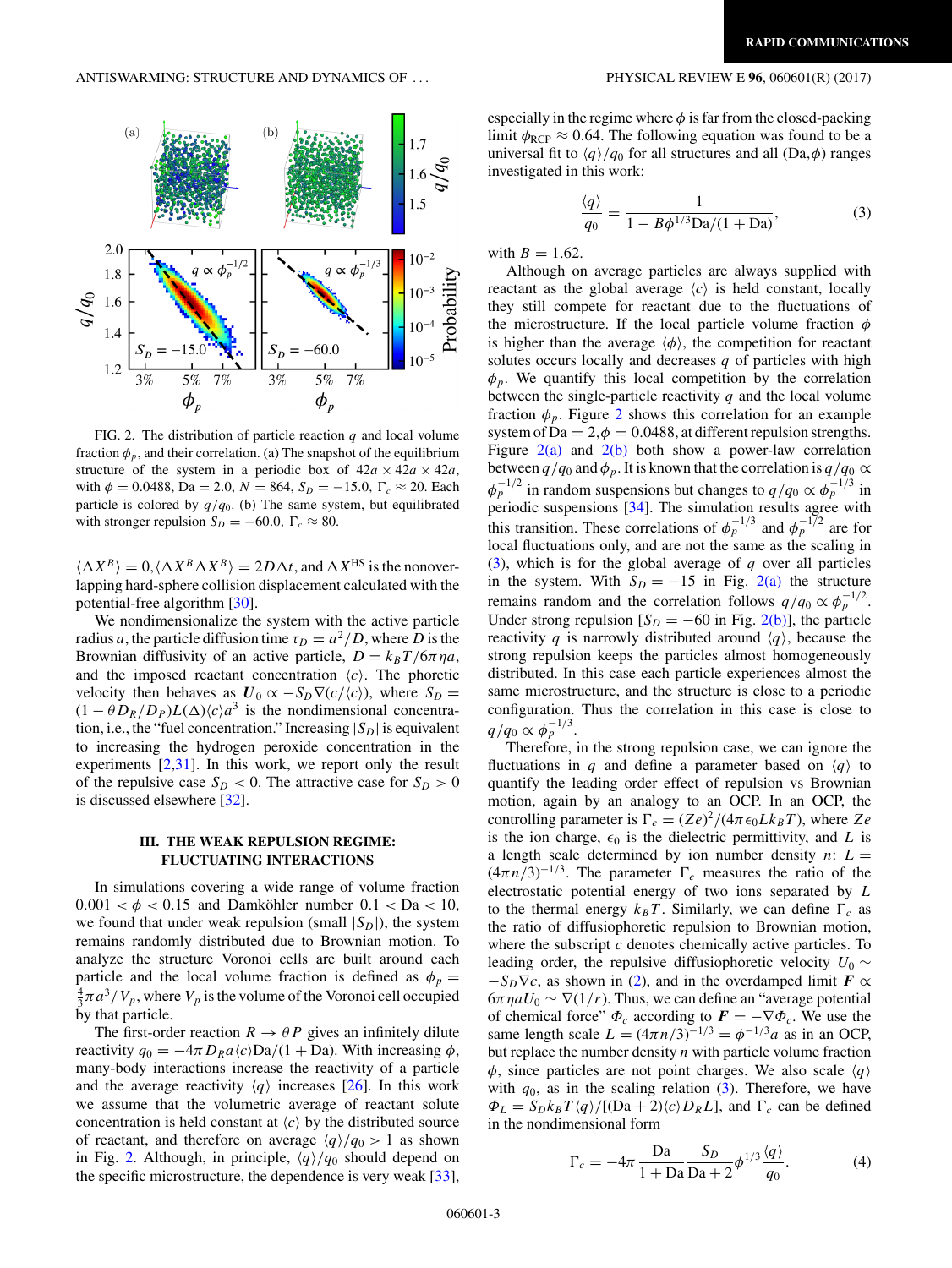Note, the thermal energy  $k_B T$  does not appear in  $\Gamma_c$  because both the repulsive force [in Eq.  $(1)$ ] and thermal Brownian motion scale linearly with  $k_B T$ .

# **IV. THE STRONG REPULSION REGIME: LIQUID-TO-CRYSTAL PHASE TRANSITION**

The analogy to an OCP and the similar definition of  $\Gamma_c$ implies the existence of a liquid-to-crystal phase transition, which is confirmed by our simulations.

In an OCP, bcc is considered the stable crystal structure. However, the free-energy difference between bcc and fcc is very small, and fcc can also maintain its structure, similar to diamond and graphite. The melting point of both fcc and bcc are reported [\[35,36\]](#page-4-0) to be  $\Gamma_e^{\text{bcc}} \approx 175$  and  $\Gamma_e^{\text{fcc}} \approx 185$ , respectively.

For chemically active particles, we conducted simulations in 3D cubic periodic boxes with approximately  $N = 1000$ particles, with large  $S_D$  ( $\Gamma_c \sim 800$ ), starting from a random particle distribution and tracked the structural evolution for a long time  $\sim$ 1000 $\tau_D$ . The simulation process is equivalent to suddenly cooling a liquid to very low temperature and allowing it to relax to equilibrium. bcc crystals formed in all "cooling" simulations, with inevitable distortion and defects. The formation of a bcc lattice is similar to the experiments [\[19\]](#page-4-0) and simulations [\[22\]](#page-4-0) of an OCP.

In order to accurately locate the transition, i.e., the "melting point" of the repulsive active particle crystal, "melting simulations" were conducted. Melting, instead of cooling, is chosen because in the liquid-solid phase transition the cooling process usually requires a large amount of subcooling to provide the crystallization with enough "driving force,"while melting usually occurs immediately at the melting point. Although the thermal energy  $k_B T$  cancels out in the definition of  $\Gamma_c$ , increasing the Brownian motion is equivalent to increasing the "temperature" and corresponds to decreasing  $\Gamma_c$ . We start from 3D periodic systems of perfect crystal structures and run simulations covering a wide range of  $\Gamma_c$ , for sufficiently long times  $\sim$ 1000 $\tau_D$ .

To quantify the structure we use both the dynamic criterion  $D_l/D$  [\[37\]](#page-5-0), where  $D_l$  is the long-time diffusivity of the particles, and the static order parameter  $Q_6$  [\[38\]](#page-5-0). As shown



FIG. 3. The measurement of structural change of bcc and fcc crystals, both for Da = 2.0.  $\phi$  = 0.0388 for the bcc system and  $\phi$  = 0*.*0488 for the fcc system.

WEN YAN AND JOHN F. BRADY PHYSICAL REVIEW E **96**, 060601(R) (2017)



FIG. 4. The measurement  $Q_6$  of the melting process. (a) The initial configuration is bcc and (b) the initial configuration is fcc. For each combination of  $\phi$  (shape) and Da (color), simulations of different  $S_D$  are conducted so that a range of  $100 < \Gamma_c < 250$  is covered. The melting point for both bcc and fcc is  $\Gamma_c \approx 140$ .

in Figs. 3 and 4,  $D_l/D$  and  $Q_6$  give consistent results in quantifying the system melting point, for both bcc and fcc structures. However, the calculation of  $D_l/D$  requires significant computation time because we must track the system for a very long time. Thus, we use  $Q_6$  when mapping the entire phase diagram for the range of  $0.001 < \phi < 0.15$ ,  $0.1 <$  Da  $<$  10, and  $N \approx 1000$ . When calculating  $Q_6$  we include approximately the second shell of neighbors [\[38\]](#page-5-0). Including only the first shell results in a smaller value of  $Q_6$ , but the measured transition point does not change. Test runs show that a simple cubic lattice spontaneously transforms to a distorted bcc lattice. Therefore we search for the melting point of bcc and fcc lattices only.

As shown in Fig. 4, all the melting simulations show the same sharp jump in  $Q_6$ , and the transition point for both bcc and fcc is  $\Gamma_c^{\text{bcc,fcc}} \approx 140$ . Two movies can be found in the Supplemental Material [\[39\]](#page-5-0), illustrating the freezing and melting processes.

#### **V. CONCLUSIONS AND DISCUSSION**

We explored repulsive chemically active particles with simulations and showed that the system behavior can be determined by a single parameter  $\Gamma_c$ . The liquid-to-crystal phase transition is located at  $\Gamma_c^{\text{bcc,fcc}} \approx 140$ , which differs from the OCP results  $\Gamma_e^{\text{bcc}} \approx 175$ ,  $\Gamma_e^{\text{fcc}} \approx 185$ . The difference may come from three effects. First, although for repulsive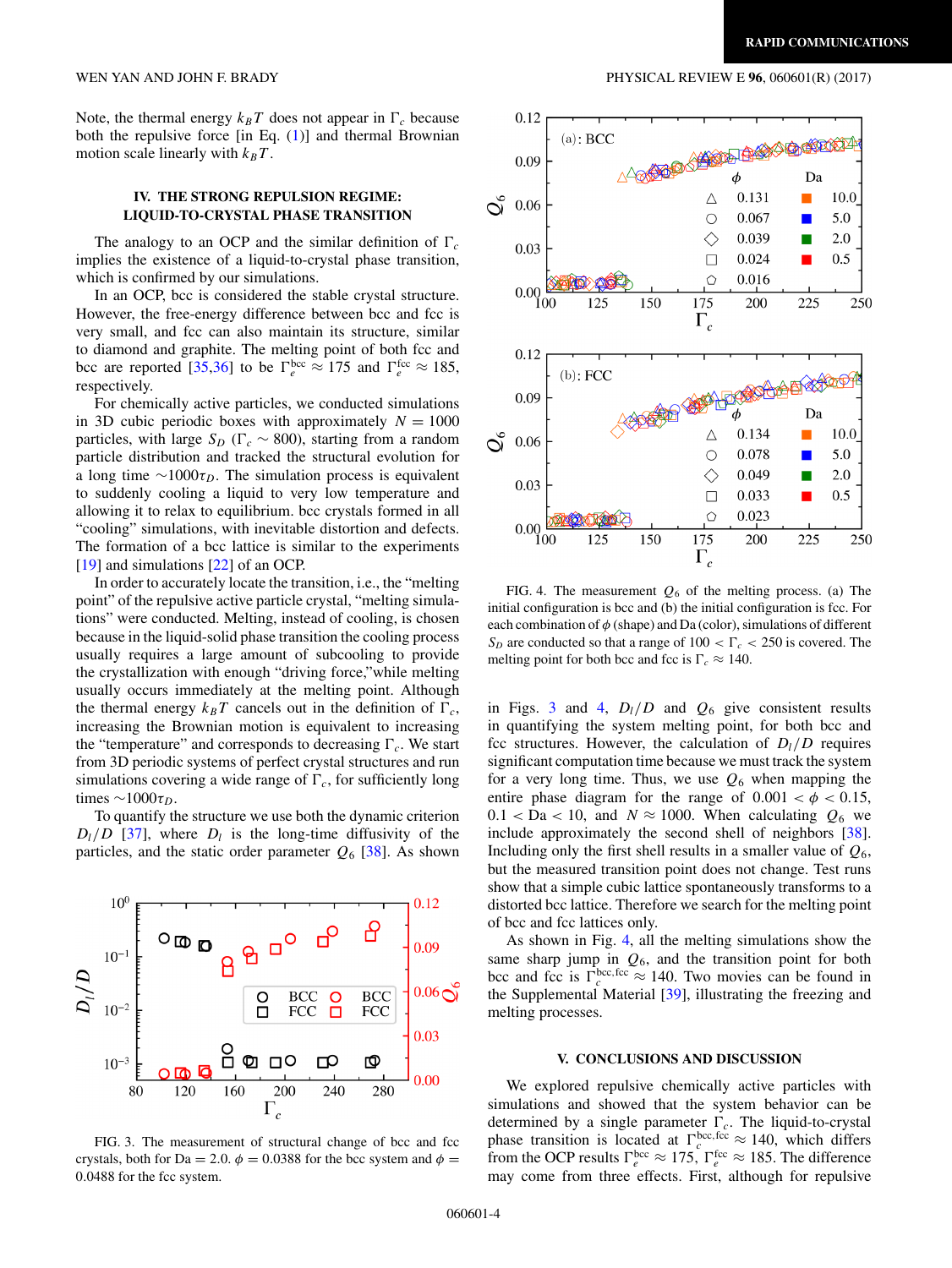## <span id="page-4-0"></span>ANTISWARMING: STRUCTURE AND DYNAMICS OF . . . PHYSICAL REVIEW E **96**, 060601(R) (2017)

chemically active particles the almost homogeneous local structure allows us to define  $\Gamma_c$  based on  $\langle q \rangle$ , fluctuations in *q* are still present, which is very different from an OCP system with fixed-point charges. More importantly, the changing reactivity leads to Brinkman screening [\[40\]](#page-5-0), which changes the long-ranged  $1/r$  interaction to a screened  $\exp(r/L_B)/r$ , where  $L_B \sim a\phi^{-1/2}$  is the screening length. The role of screening in repulsive active matter is a complicated issue and it is unclear whether it causes the differences in the melting point of  $\Gamma_c$ compared to  $\Gamma_e$ . Second, limited by computing resources, in simulations we truncated the particle multipole expansion at the dipole level, and so some inaccuracy is inevitable. Third, the transition point of an OCP system is typically found by searching for the free-energy crossover via Monte Carlo methods. However, thermodynamics for repulsive active particles are not yet defined, and so we have to search for a transition point with dynamic simulations, which may give  $\sim$ 10% error depending on the system property and methodology [\[41\]](#page-5-0).

Regarding the experimental realizations with hydrogen peroxide and oxygen molecules as the fuel, both are at the nanoscale, and in this limit  $L(\Delta)a^3 \sim \delta^2 a$ , where  $\delta \sim 10^{-9}$  m. Therefore,  $S_D \sim O(100)$  for  $\langle c \rangle \sim 1 \text{ mol } L^{-1}$ , and  $\Gamma_c \sim$ *O*(100). So the estimated phase transition at  $\Gamma_c^{\text{bcc,fcc}} \sim 140$  is within the reach of the experiments. If the particles are confined to a monolayer by gravity and geometry, similar repulsive crystals should form, which should be hexagonal because the repulsion to leading order is isotropic. It would be interesting to see if our predictions are borne out by experiment.

In this work we investigated homogeneously reactive particles. In addition to particle-particle interaction, active Janus particles with a reactive hemisphere also achieve selfpropulsion given by [\(1\)](#page-0-0). For Janus particles no repulsive crystal formation is observed in simulations, because Janus particles can achieve a much larger velocity,  $U_0$ , so the long-ranged repulsion due to diffusiophoresis is not strong enough to trap them in a lattice. Also, it is not legitimate to define a  $\Gamma_c^j$ by simply replacing the translational diffusivity  $D = k_B T / \zeta$ with the swim diffusivity  $D^{\text{swim}}$  for Janus particles and then determine the system dynamics with  $\Gamma_c^J$ , because  $D^{\text{swim}}$  only appears at a time scale longer than the reorientation time  $\tau_R$ , and the short-time dynamics are important in many cases, such as crystal formation. In fact, it is not clear whether a meaningful parameter  $\Gamma_c^J$  can be defined for Janus particles. Moreover, while the swim pressure and thermodynamiclike theories [5,6] describe attractive active swimmer behaviors well, it is not clear whether a similar nonequilibrium thermodynamic argument can be conducted to estimate the melting point,  $\Gamma_c^{\text{bcc,fcc}}$ , of repulsive swimmers. Repulsive Janus particles are left for a future study.

#### **ACKNOWLEDGMENTS**

We thank Professor Z.-G. Wang for bringing our attention to the repulsive system. This work is supported by NSF CBET-1437570.

- [1] S. J. Ebbens and J. R. Howse, [Soft Matter](https://doi.org/10.1039/b918598d) **[6](https://doi.org/10.1039/b918598d)**, [726](https://doi.org/10.1039/b918598d) [\(2010\)](https://doi.org/10.1039/b918598d).
- [2] I. Theurkauff, C. Cottin-Bizonne, J. Palacci, C. Ybert, and L. Bocquet, [Phys. Rev. Lett.](https://doi.org/10.1103/PhysRevLett.108.268303) **[108](https://doi.org/10.1103/PhysRevLett.108.268303)**, [268303](https://doi.org/10.1103/PhysRevLett.108.268303) [\(2012\)](https://doi.org/10.1103/PhysRevLett.108.268303).
- [3] I. Buttinoni, J. Bialké, F. Kümmel, H. Löwen, C. Bechinger, and T. Speck, [Phys. Rev. Lett.](https://doi.org/10.1103/PhysRevLett.110.238301) **[110](https://doi.org/10.1103/PhysRevLett.110.238301)**, [238301](https://doi.org/10.1103/PhysRevLett.110.238301) [\(2013\)](https://doi.org/10.1103/PhysRevLett.110.238301).
- [4] J. Palacci, S. Sacanna, A. P. Steinberg, D. J. Pine, and P. M. Chaikin, [Science](https://doi.org/10.1126/science.1230020) **[339](https://doi.org/10.1126/science.1230020)**, [936](https://doi.org/10.1126/science.1230020) [\(2013\)](https://doi.org/10.1126/science.1230020).
- [5] S. C. Takatori and J. F. Brady, [Phys. Rev. E](https://doi.org/10.1103/PhysRevE.91.032117) **[91](https://doi.org/10.1103/PhysRevE.91.032117)**, [032117](https://doi.org/10.1103/PhysRevE.91.032117) [\(2015\)](https://doi.org/10.1103/PhysRevE.91.032117).
- [6] S. C. Takatori, W. Yan, and J. F. Brady, [Phys. Rev. Lett.](https://doi.org/10.1103/PhysRevLett.113.028103) **[113](https://doi.org/10.1103/PhysRevLett.113.028103)**, [028103](https://doi.org/10.1103/PhysRevLett.113.028103) [\(2014\)](https://doi.org/10.1103/PhysRevLett.113.028103).
- [7] J. Stenhammar, A. Tiribocchi, R. J. Allen, D. Marenduzzo, and M. E. Cates, [Phys. Rev. Lett.](https://doi.org/10.1103/PhysRevLett.111.145702) **[111](https://doi.org/10.1103/PhysRevLett.111.145702)**, [145702](https://doi.org/10.1103/PhysRevLett.111.145702) [\(2013\)](https://doi.org/10.1103/PhysRevLett.111.145702).
- [8] A. P. Solon, Y. Fily, A. Baskaran, M. E. Cates, Y. Kafri, M. Kardar, and J. Tailleur, [Nat. Phys.](https://doi.org/10.1038/nphys3377) **[11](https://doi.org/10.1038/nphys3377)**, [673](https://doi.org/10.1038/nphys3377) [\(2015\)](https://doi.org/10.1038/nphys3377).
- [9] M. E. Cates and J. Tailleur, [Annu. Rev. Condens. Matter Phys.](https://doi.org/10.1146/annurev-conmatphys-031214-014710) **[6](https://doi.org/10.1146/annurev-conmatphys-031214-014710)**, [219](https://doi.org/10.1146/annurev-conmatphys-031214-014710) [\(2015\)](https://doi.org/10.1146/annurev-conmatphys-031214-014710).
- [10] [S. Soh, K. J. M. Bishop, and B. A. Grzybowski,](https://doi.org/10.1021/jp7111457) J. Phys. Chem. B **[112](https://doi.org/10.1021/jp7111457)**, [10848](https://doi.org/10.1021/jp7111457) [\(2008\)](https://doi.org/10.1021/jp7111457).
- [11] B. Derjaguin and M. Golovanov, [Colloids Surf.](https://doi.org/10.1016/0166-6622(84)80009-8) **[10](https://doi.org/10.1016/0166-6622(84)80009-8)**, [77](https://doi.org/10.1016/0166-6622(84)80009-8) [\(1984\)](https://doi.org/10.1016/0166-6622(84)80009-8).
- [12] S. G. Brush, H. L. Sahlin, and E. Teller, [J. Chem. Phys.](https://doi.org/10.1063/1.1727895) **[45](https://doi.org/10.1063/1.1727895)**, [2102](https://doi.org/10.1063/1.1727895) [\(1966\)](https://doi.org/10.1063/1.1727895).
- [13] M. J. Gillan, [J. Phys. C](https://doi.org/10.1088/0022-3719/7/1/001) **[7](https://doi.org/10.1088/0022-3719/7/1/001)**, [L1](https://doi.org/10.1088/0022-3719/7/1/001) [\(1974\)](https://doi.org/10.1088/0022-3719/7/1/001).
- [14] F. J. Rogers, [Phys. Rev. A](https://doi.org/10.1103/PhysRevA.10.2441) **[10](https://doi.org/10.1103/PhysRevA.10.2441)**, [2441](https://doi.org/10.1103/PhysRevA.10.2441) [\(1974\)](https://doi.org/10.1103/PhysRevA.10.2441).
- [15] D. Stroud and N. Ashcroft, [Phys. Rev. A](https://doi.org/10.1103/PhysRevA.13.1660) **[13](https://doi.org/10.1103/PhysRevA.13.1660)**, [1660](https://doi.org/10.1103/PhysRevA.13.1660) [\(1976\)](https://doi.org/10.1103/PhysRevA.13.1660).
- [16] N. Itoh and S. Ichimaru, [Phys. Rev. A](https://doi.org/10.1103/PhysRevA.16.2178) **[16](https://doi.org/10.1103/PhysRevA.16.2178)**, [2178](https://doi.org/10.1103/PhysRevA.16.2178) [\(1977\)](https://doi.org/10.1103/PhysRevA.16.2178).
- [17] B. Bernu, [J. Stat. Phys.](https://doi.org/10.1007/BF01009611) **[21](https://doi.org/10.1007/BF01009611)**, [447](https://doi.org/10.1007/BF01009611) [\(1979\)](https://doi.org/10.1007/BF01009611).
- [18] M. Baus and J. P. Hansen, [Phys. Rep.](https://doi.org/10.1016/0370-1573(80)90022-8) **[59](https://doi.org/10.1016/0370-1573(80)90022-8)**, [1](https://doi.org/10.1016/0370-1573(80)90022-8) [\(1980\)](https://doi.org/10.1016/0370-1573(80)90022-8).
- [19] J. N. Tan, J. J. Bollinger, B. Jelenkovic, and D. J. Wineland, [Phys. Rev. Lett.](https://doi.org/10.1103/PhysRevLett.75.4198) **[75](https://doi.org/10.1103/PhysRevLett.75.4198)**, [4198](https://doi.org/10.1103/PhysRevLett.75.4198) [\(1995\)](https://doi.org/10.1103/PhysRevLett.75.4198).
- [20] [H. DeWitt, W. Slattery, D. Baiko, and D. Yakovlev,](https://doi.org/10.1002/1521-3986(200103)41:2/3<251::AID-CTPP251>3.0.CO;2-G) Contrib. Plasma Phys. **[41](https://doi.org/10.1002/1521-3986(200103)41:2/3<251::AID-CTPP251>3.0.CO;2-G)**, [251](https://doi.org/10.1002/1521-3986(200103)41:2/3<251::AID-CTPP251>3.0.CO;2-G) [\(2001\)](https://doi.org/10.1002/1521-3986(200103)41:2/3<251::AID-CTPP251>3.0.CO;2-G).
- [21] A. I. Chugunov, D. A. Baiko, D. G. Yakovlev, H. E. De Witt, and W. L. Slattery, [Physica A](https://doi.org/10.1016/S0378-4371(02)02027-7) **[323](https://doi.org/10.1016/S0378-4371(02)02027-7)**, [413](https://doi.org/10.1016/S0378-4371(02)02027-7) [\(2003\)](https://doi.org/10.1016/S0378-4371(02)02027-7).
- [22] J. Daligault, [Phys. Rev. E](https://doi.org/10.1103/PhysRevE.73.056407) **[73](https://doi.org/10.1103/PhysRevE.73.056407)**, [056407](https://doi.org/10.1103/PhysRevE.73.056407) [\(2006\)](https://doi.org/10.1103/PhysRevE.73.056407).
- [23] W. Yan and J. F. Brady, [J. Chem. Phys.](https://doi.org/10.1063/1.4963722) **[145](https://doi.org/10.1063/1.4963722)**, [134902](https://doi.org/10.1063/1.4963722) [\(2016\)](https://doi.org/10.1063/1.4963722).
- [24] U. M. Córdova-Figueroa and J. F. Brady, [Phys. Rev. Lett.](https://doi.org/10.1103/PhysRevLett.100.158303) **[100](https://doi.org/10.1103/PhysRevLett.100.158303)**, [158303](https://doi.org/10.1103/PhysRevLett.100.158303) [\(2008\)](https://doi.org/10.1103/PhysRevLett.100.158303).
- [25] J. F. Brady, [J. Fluid Mech.](https://doi.org/10.1017/S0022112010004404) **[667](https://doi.org/10.1017/S0022112010004404)**, [216](https://doi.org/10.1017/S0022112010004404) [\(2011\)](https://doi.org/10.1017/S0022112010004404).
- [26] R. T. Bonnecaze and J. F. Brady, [Proc. R. Soc. London, Ser. A](https://doi.org/10.1098/rspa.1991.0025) **[432](https://doi.org/10.1098/rspa.1991.0025)**, [445](https://doi.org/10.1098/rspa.1991.0025) [\(1991\)](https://doi.org/10.1098/rspa.1991.0025).
- [27] G. S. Redner, A. Baskaran, and M. F. Hagan, [Phys. Rev. E](https://doi.org/10.1103/PhysRevE.88.012305) **[88](https://doi.org/10.1103/PhysRevE.88.012305)**, [012305](https://doi.org/10.1103/PhysRevE.88.012305) [\(2013\)](https://doi.org/10.1103/PhysRevE.88.012305).
- [28] A. A. Louis, [J. Phys.: Condens. Matter](https://doi.org/10.1088/0953-8984/14/40/311) **[14](https://doi.org/10.1088/0953-8984/14/40/311)**, [9187](https://doi.org/10.1088/0953-8984/14/40/311) [\(2002\)](https://doi.org/10.1088/0953-8984/14/40/311).
- [29] C. F. Tejero and M. Baus, [J. Chem. Phys.](https://doi.org/10.1063/1.1526837) **[118](https://doi.org/10.1063/1.1526837)**, [892](https://doi.org/10.1063/1.1526837) [\(2003\)](https://doi.org/10.1063/1.1526837).
- [30] D. R. Foss and J. F. Brady, [J. Rheol.](https://doi.org/10.1122/1.551104) **[44](https://doi.org/10.1122/1.551104)**, [629](https://doi.org/10.1122/1.551104) [\(2000\)](https://doi.org/10.1122/1.551104).
- [31] J. R. Howse, R. A. L. Jones, A. J. Ryan, T. Gough, R. Vafabakhsh, and R. Golestanian, [Phys. Rev. Lett.](https://doi.org/10.1103/PhysRevLett.99.048102) **[99](https://doi.org/10.1103/PhysRevLett.99.048102)**, [048102](https://doi.org/10.1103/PhysRevLett.99.048102) [\(2007\)](https://doi.org/10.1103/PhysRevLett.99.048102).
- [32] W. Yan, Dynamics of chemically active suspensions, Ph.D. thesis, California Institute of Technology, 2016.
- [33] J. R. Lebenhaft and R. Kapral, [J. Stat. Phys.](https://doi.org/10.1007/BF01013745) **[20](https://doi.org/10.1007/BF01013745)**, [25](https://doi.org/10.1007/BF01013745) [\(1979\)](https://doi.org/10.1007/BF01013745).
- [34] R. T. Bonnecaze and J. F. Brady, [J. Chem. Phys.](https://doi.org/10.1063/1.460372) **[94](https://doi.org/10.1063/1.460372)**, [537](https://doi.org/10.1063/1.460372) [\(1991\)](https://doi.org/10.1063/1.460372).
- [35] D. H. E. Dubin, [Phys. Rev. A](https://doi.org/10.1103/PhysRevA.42.4972) **[42](https://doi.org/10.1103/PhysRevA.42.4972)**, [4972](https://doi.org/10.1103/PhysRevA.42.4972) [\(1990\)](https://doi.org/10.1103/PhysRevA.42.4972).
- [36] [G. S. Stringfellow, H. E. DeWitt, and W. L. Slattery,](https://doi.org/10.1103/PhysRevA.41.1105) *Phys. Rev.* A **[41](https://doi.org/10.1103/PhysRevA.41.1105)**, [1105](https://doi.org/10.1103/PhysRevA.41.1105) [\(1990\)](https://doi.org/10.1103/PhysRevA.41.1105).